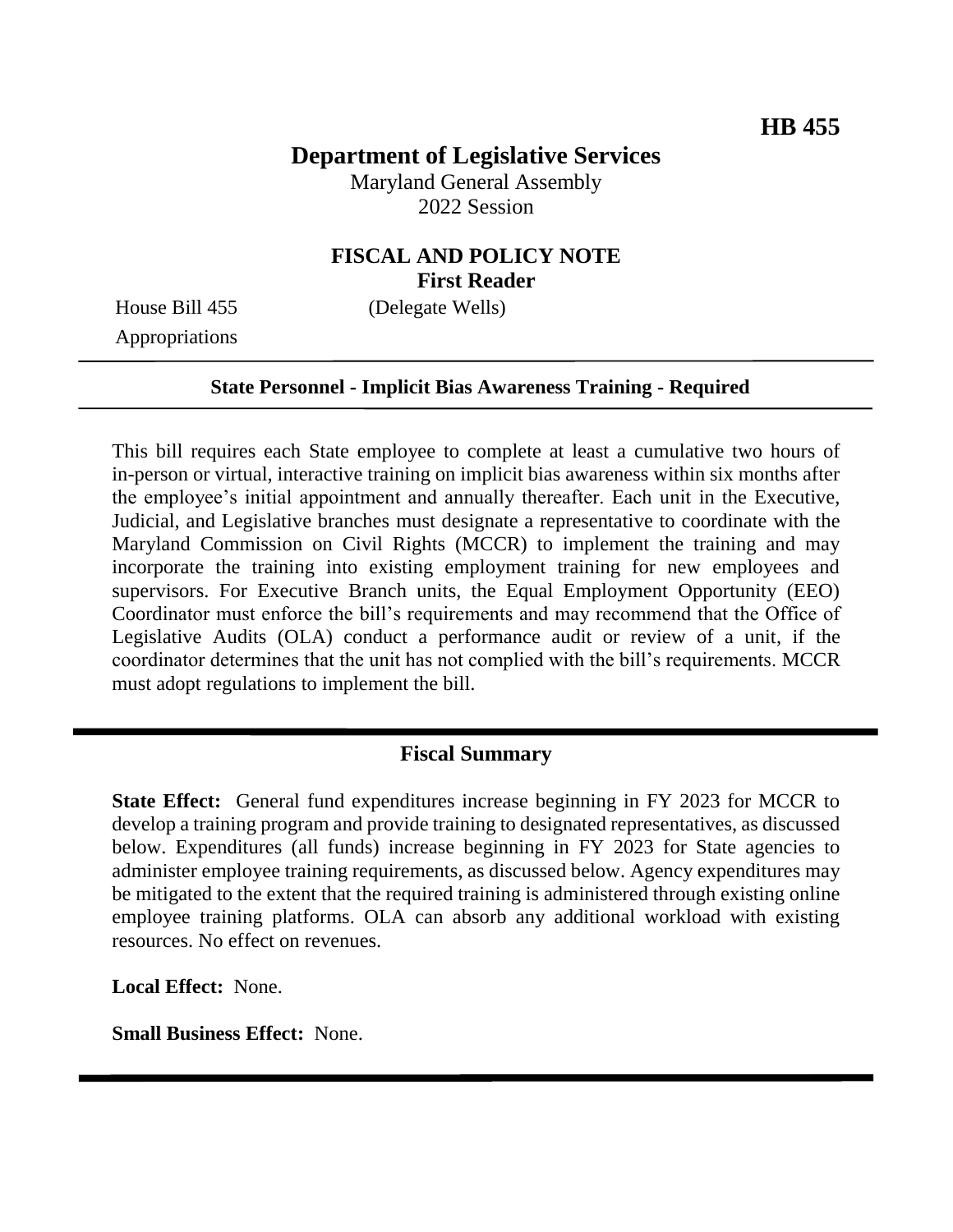## **Analysis**

**Bill Summary:** The bill states that the General Assembly finds that implicit bias exists and often contributes to unequal treatment of people based on race, ethnicity, gender identity, sexual orientation, age, disability, and other characteristics.

The bill defines "implicit bias" as the attitudes or internalized stereotypes that affect perceptions, actions, and decisions in an unconscious manner. "Cultural competency" is defined as a set of integrated attitudes, knowledge, and skills that enable a State employee to effectively perform the employee's job with, and on behalf of, persons from diverse cultures, groups, and communities.

### *Elements of Required Training*

The training must include:

- understanding the definition of implicit bias;
- a requirement that each employee take a self-evaluation that measures the employee's positive or negative attitude toward a particular concept or social group;
- information on the impact of implicit bias on interpersonal relationships and encounters in the workplace;
- information on strategies to address the negative effects of implicit bias in the workplace and the performance of the employee's job; and
- encouraging cultural competency in the workplace.

The required self-evaluation must be a behavioral assessment tool and require the employee to describe their own self-understanding of any unconscious attitudes, implicit biases, or stereotypes following the evaluation. The self-evaluation may be modeled after the Harvard Implicit Association Test.

The training required under the bill is a minimum requirement and may not be construed to discourage or relieve any unit from providing a longer, more frequent, or more informative training on workplace implicit bias. Each Executive Branch unit must include information about implicit bias awareness training in its annual report to the EEO Coordinator.

### *Designated Representatives*

MCCR must train each representative designated under the bill in the prevention of implicit bias. Representatives are encouraged to use Equal Employment Opportunity Commission materials to prevent implicit bias in the workplace.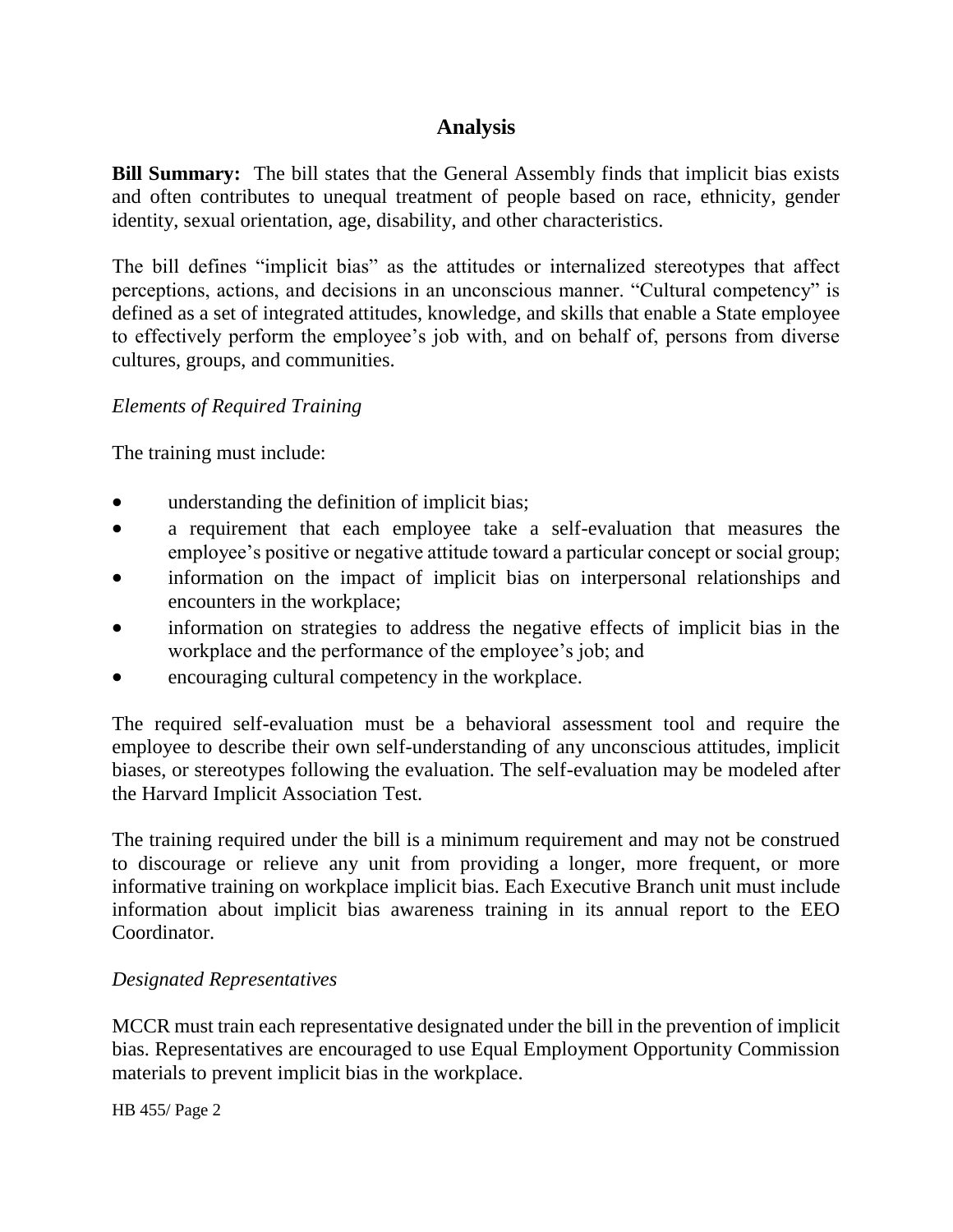#### *Immunity from Liability*

Unless the acts or omissions of an employee who completed the training are willful, wanton, or grossly negligent, a person may not bring an action against the State for any act or omission resulting from (1) any training or lack of training of a State employee or (2) the implementation of the training required under the bill.

**Current Law:** Title 5, Subtitle 2 of the State Personnel and Pensions Article establishes the EEO program in the Executive Branch, under the authority of the Secretary of Budget and Management, for the purpose of ensuring a merit-based system that provides equal opportunity in employment on the basis of merit and fitness. The EEO Coordinator, appointed by the Governor with the advice and consent of the Joint Committee on Fair Practices and Personnel Oversight, must administer the program and investigate and resolve complaints.

For each fiscal year, each Executive Branch unit must submit an annual report to the coordinator by the following October 15 on the activities the unit undertook in that fiscal year to implement the EEO program, including (1) information about personnel practices within the unit; (2) a summary of complaints filed, investigated, resolved, and pending; (3) information about relations with other units of State government; (4) information about sexual harassment policies and prevention training; and (5) a summary of sexual harassment complaints filed, investigated, resolved, and pending. Each unit must also provide a copy of the annual report to MCCR.

### *Fair Practices and Equal Employment Opportunity Officers*

The head of each principal unit must appoint a fair practices officer who reports directly to the head of the unit and is an assistant secretary or employee of the unit with stature similar to that of an assistant secretary. The head of each principal unit must also appoint an appropriate number of EEO officers for the unit. If necessary, the fair practices officer of a unit may also be the unit's EEO officer. The Department of Budget and Management must provide training, assistance, and advice for EEO officers and fair practices officers.

Each fair practices officer is responsible for implementing the EEO program within the unit, investigating and resolving complaints, and coordinating EEO officer activities. An EEO officer is responsible for monitoring all personnel actions adopted by the unit, attesting that EEO procedures were followed by the unit in personnel actions, and performing other assigned duties.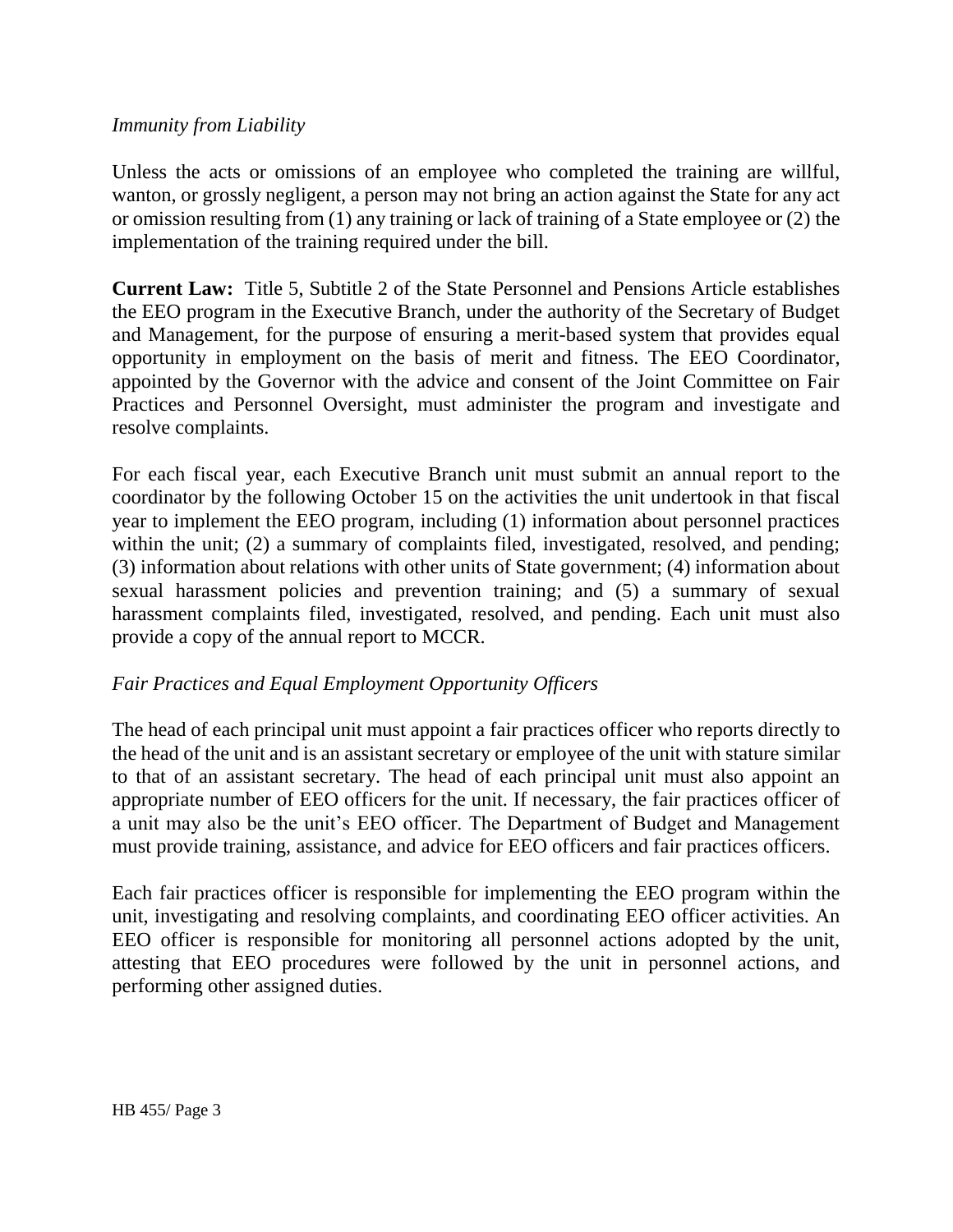#### *Sexual Harassment Prevention Training*

The bill is modeled on provisions enacted under Chapter 791 of 2018, which requires sexual harassment prevention training for State employees. Each employee must complete at least a cumulative two hours of in-person or virtual, interactive training on sexual harassment prevention within six months after the employee's initial appointment and every two-year period thereafter. Each unit must designate a representative to coordinate with MCCR to implement the required training and may incorporate the training into existing employment training for new employees and supervisors.

If determined to be necessary by the appointing authority, a unit may require an employee to retake any part or all of the training or to participate in additional classes or training. For Executive Branch units, the EEO Coordinator must enforce the training requirements and may recommend that OLA conduct a performance audit or review of a unit, if the coordinator determines that the unit has not complied with the requirements. A person may not bring an action against the State for any act or omission resulting from any training or lack of training of a State employee unless the acts or omissions of the employee are willful, wanton, or grossly negligent.

**State Expenditures:** The bill requires MCCR to train each representative designated under the bill in the prevention of implicit bias. MCCR advises that, unlike with sexual harassment prevention training, it does not have the internal expertise to conduct trainings on implicit bias as required under the bill and must hire an outside subject-matter expert to develop the training program and conduct the trainings. Related costs have not been quantified at this time. However, it is assumed that general fund contractual expenditures for MCCR likely increase annually beginning in fiscal 2023 for consulting services.

Several State agencies advise that the bill's employee training requirement can be incorporated into existing employee training and/or otherwise administered with existing budgeted resources. However, other agencies advise that they may incur additional costs to develop and/or administer the required training. For some agencies, costs are potentially mitigated to the extent that existing online learning management systems are utilized, such as the HUB, which provides web-based courses to employees in the State Personnel Management System. However, the precise impact on State expenditures cannot be reliably quantified, as it largely depends on how agencies choose to implement the bill's requirements and regulations issued by MCCR.

Under the bill, the EEO Coordinator may recommend to the Legislative Auditor, the Joint Audit and Evaluation Committee (JAEC), or the Executive Director of the Department of Legislative Services (DLS) that OLA conduct a performance audit or review of a unit's compliance with the bill's requirement. To the extent that OLA conducts such audits or reviews on recommendation of the EEO Coordinator and/or upon the direction of JAEC or